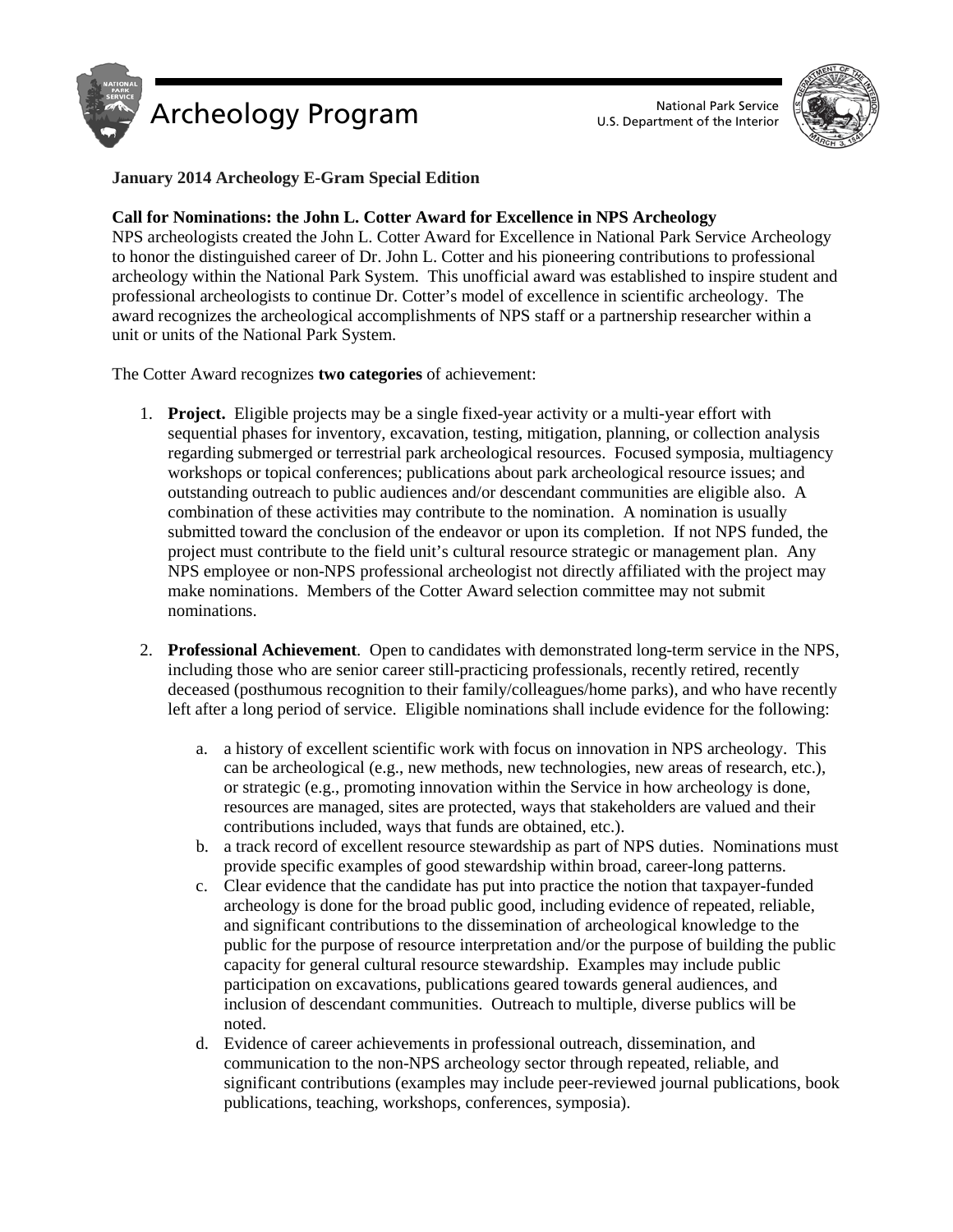Each year, the Cotter Award Selection Committee shall evaluate each category of nominations. The Selection Committee shall decide if the Cotter Award shall be given under one, the other, or both, categories depending on the quality and number of nominations in each category.

#### *Please submit nominations as follows no later than February 28, 2014.*

Completed nomination packages for the Cotter Award should be submitted via the new NPS Awards Nomination portal, [http://share.inside.nps.gov/sites/WFM/Awards/SitePages/Home.aspx.](http://share.inside.nps.gov/sites/WFM/Awards/SitePages/Home.aspx) You can fill out the form and attach documents there**.** If an electronic submission poses an extreme hardship, you may submit a hard copy nomination package before the deadline to:

Ebonee Mayo-Mitchell, Acting NPS Awards Program Coordinator National Park Service Division of Human Resources 1201 Eye Street, NW Washington, DC 20005 Attn: Cotter Award Nomination

*Do not submit packages to any other NPS program office.* As part of the new procedures, all nomination packages will now be collected in the WASO Human Resources Office and then distributed to the appropriate program office with oversight for each NPS Service-level award for consideration and selection.

### *Content and Format*

Nominations for the Cotter Award should include a cover sheet with the following:

- 1. Name and contact information of Nominee
- 2. Name and contact information of Nominator
- 3. Type of Nomination (Project or Cumulative Achievement)

In addition to the cover sheet, supporting information in no more than six pages of double-spaced 12 point font text. Up to three illustrations, photos, or figures may accompany the submission, in jpeg or pdf format. It is recommended that nominations address the following elements of eligibility, with supporting details:

- 4. For a **Project** Nomination:
	- a. Name of Project and years conducted
	- b. Type of project (e.g., explorative fieldwork, laboratory analysis/technology, collections management, professional activity such as workshops and symposia, and dissemination/public outreach)
	- c. Park or program that benefitted from the project
	- d. Exemplary, multidisciplinary anthropological research design with integrated testable inquiries and data from supporting disciplines, addressing park management and scientific objectives
	- e. Description of involvement of students who performed work elements that contributed to project goals
	- f. Evidence of thorough scientific methods, technologies and appropriate specialists' studies which are integrated with curatorial standards to meet project goals